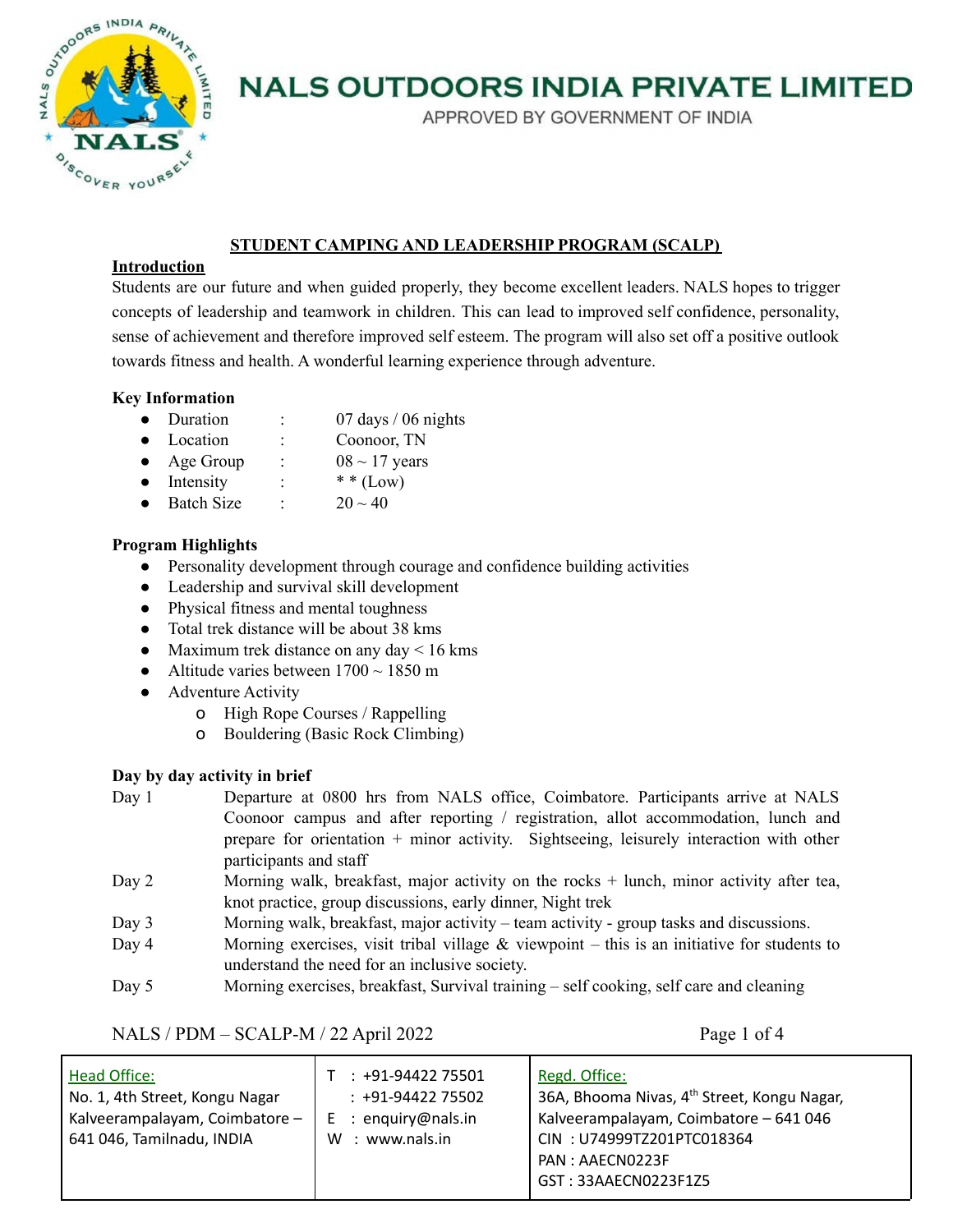

APPROVED BY GOVERNMENT OF INDIA

- Day 6 Rappelling after breakfast, Post lunch Valley Trek about 7 kms– trek through tea estate & forest boundaries
- Day 7 Breakfast, Leadership games + Group Tasks, Lunch, de-briefing and discussions, certificate distribution, packing up and departure at about 15000 hrs. Arrive at about 1800 hrs in Coimbatore

# **Program Alteration**

It must be borne in mind that the program schedule can be changed due to practical compulsions like safety, availability of water, comfort and well being of participants. Further, mountain weather / road conditions are unpredictable and can lead to disruption or even cancellation of the program or some of the objectives of the program.

#### **Food and Beverages**

The participant is assured of a simple Vegetarian diet that is highly nutritious and prepared with very high standards of hygiene and cleanliness. The menu is so designed to keep the participant properly hydrated and loaded with sufficient calories to meet the physical tasks.

### **Fitness and Skill requirements**

Participant is required to have basic fitness and endurance to accomplish the tasks / activities in the program. This means that he/she must be able to walk  $8 \sim 10$  kms, ascend moderate gradients. It is opined that any average person who exercises 30 minutes every day will have basic fitness. However, it is advised that participants exercise themselves rigorously for 2~3 months prior to arriving at the campsite.

#### **Package Cost**

Cost per participant INR (Rs.) 15,950 inclusive of GST

#### **Scope & Inclusions**

Package is ex-Cbe and includes:

- Vegetarian Meals and Refreshments (Tea / Juice)
- Shared accommodation in Dormitory ( $5 \sim 6$  persons per dormitory room)
- $\bullet$  Experienced instructors and resource persons + certified equipment
- Transport to and from NALS campus. (ex- Cbe, R.S.Puram)
- GST

#### **Exclusions**

- Travel & Medical insurance
- Transit in Coimbatore

# NALS / PDM – SCALP-M / 22 April 2022 Page 2 of 4

| <b>Head Office:</b><br>No. 1, 4th Street, Kongu Nagar<br>Kalveerampalayam, Coimbatore -<br>641 046, Tamilnadu, INDIA | $: +91-9442275501$<br>$: +91-9442275502$<br>: enguiry@nals.in<br>E.<br>: www.nals.in<br>w | Regd. Office:<br>36A, Bhooma Nivas, 4 <sup>th</sup> Street, Kongu Nagar,<br>Kalveerampalayam, Coimbatore - 641 046<br>CIN: U74999TZ201PTC018364<br>PAN: AAECN0223F |
|----------------------------------------------------------------------------------------------------------------------|-------------------------------------------------------------------------------------------|--------------------------------------------------------------------------------------------------------------------------------------------------------------------|
|                                                                                                                      |                                                                                           |                                                                                                                                                                    |
|                                                                                                                      |                                                                                           | GST: 33AAECN0223F1Z5                                                                                                                                               |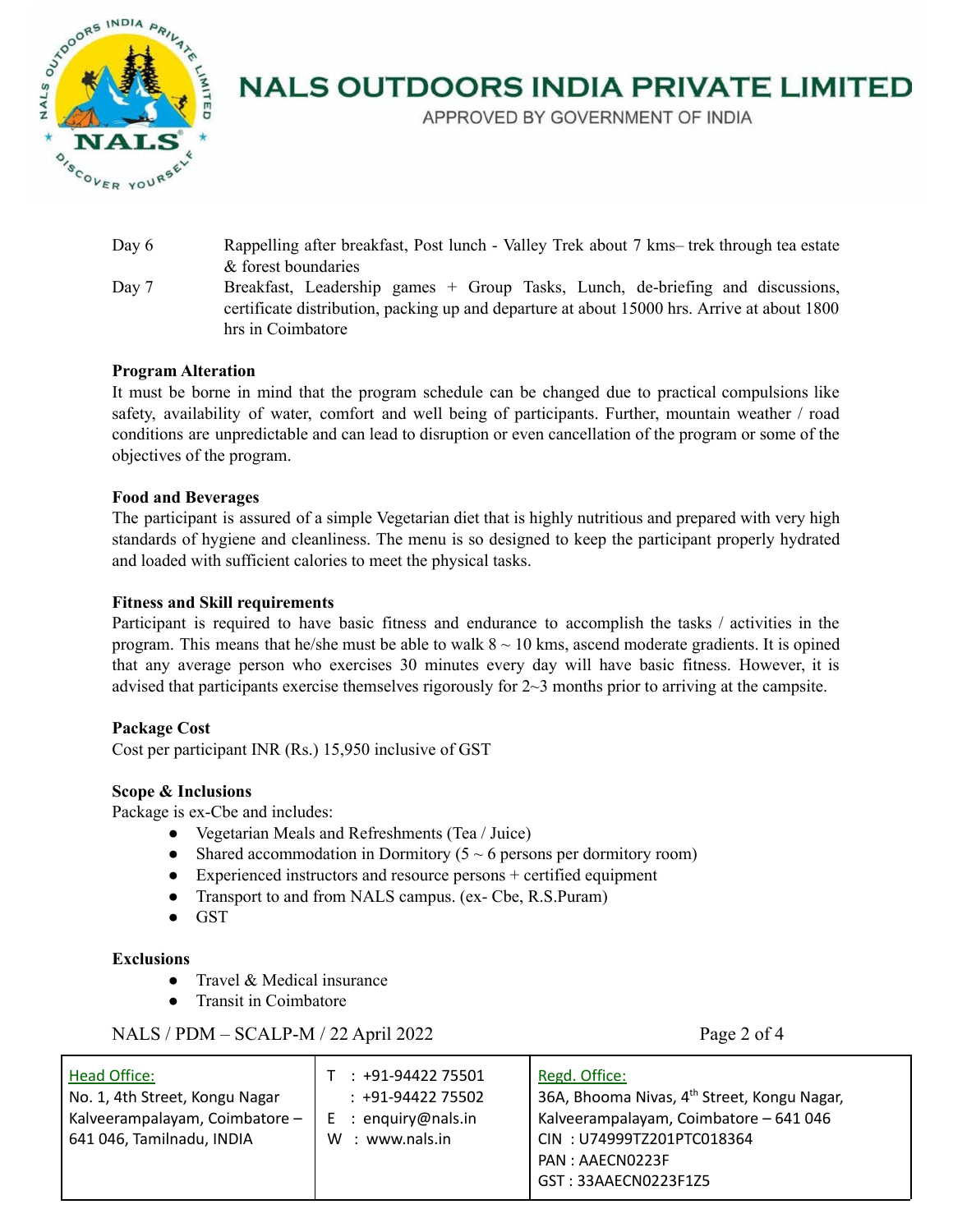

APPROVED BY GOVERNMENT OF INDIA

### **Important info for parents:**

- 1. While we appreciate the anxiety and angst towards your child attending this program, calls to the campus for general enquiry and repeated requests to speak to your child are STRICTLY not allowed. In our experience, this distracts the trainers from their main focus of running the program safely. Further, modern day children get weak when the parent, sometimes, becomes emotional on the phone. This also upsets other children in a cyclical process. We hope you will understand..! We also do not encourage your visit to the campus during the program.
- 2. As a policy NALS does not rate or rank children. Neither do we give a "performance report" as this requires that the children be compared with each other. It is our belief that each child is unique and comparing them in the outdoors during this short span of period is doing injustice to them. Some parents, in the past, have insisted on a performance report of their ward much to our chagrin. We hope you will understand that this is not possible.
- 3. For children who may become weak or sick, NALS adopts a wait and watch policy for 24 hrs and we manage the situation with the best of our abilities that may also include a visit to the local hospital. Parents will be informed by telephone in case of a hospital visit. If the situation cannot be managed by NALS, we may request the parent to collect the child from our campus.
- 4. Parents should assure themselves that their children are toilet trained fully as this is an area where NALS cannot help much other than guiding a child to clean himself properly. It would be inappropriate for our staff to handle the child inside a bathroom.
- 5. NALS may take efforts to update status on the camp through SMS or Whatsapp. This is subject to availability of cell range / data roaming. As we are far in the outdoors, this always remains a challenge. Some parents have demanded, in the past, immediate response, after not seeing their child's photo in the whatsapp message. Please relax.
- **6. Kindly appreciate that there is an element of risk due to COVID….! Please do not send your child if he or she carries any symptoms.**

# NALS / PDM – SCALP-M / 22 April 2022 Page 3 of 4

| Head Office:<br>No. 1, 4th Street, Kongu Nagar<br>Kalveerampalayam, Coimbatore -<br>641 046, Tamilnadu, INDIA | $: +91-9442275501$<br>$: +91-9442275502$<br>$E$ : enquiry@nals.in<br>: www.nals.in<br>W | Regd. Office:<br>36A, Bhooma Nivas, 4 <sup>th</sup> Street, Kongu Nagar,<br>Kalveerampalayam, Coimbatore - 641 046<br>CIN: U74999TZ201PTC018364<br>PAN: AAECN0223F<br>GST: 33AAECN0223F1Z5 |
|---------------------------------------------------------------------------------------------------------------|-----------------------------------------------------------------------------------------|--------------------------------------------------------------------------------------------------------------------------------------------------------------------------------------------|
|---------------------------------------------------------------------------------------------------------------|-----------------------------------------------------------------------------------------|--------------------------------------------------------------------------------------------------------------------------------------------------------------------------------------------|